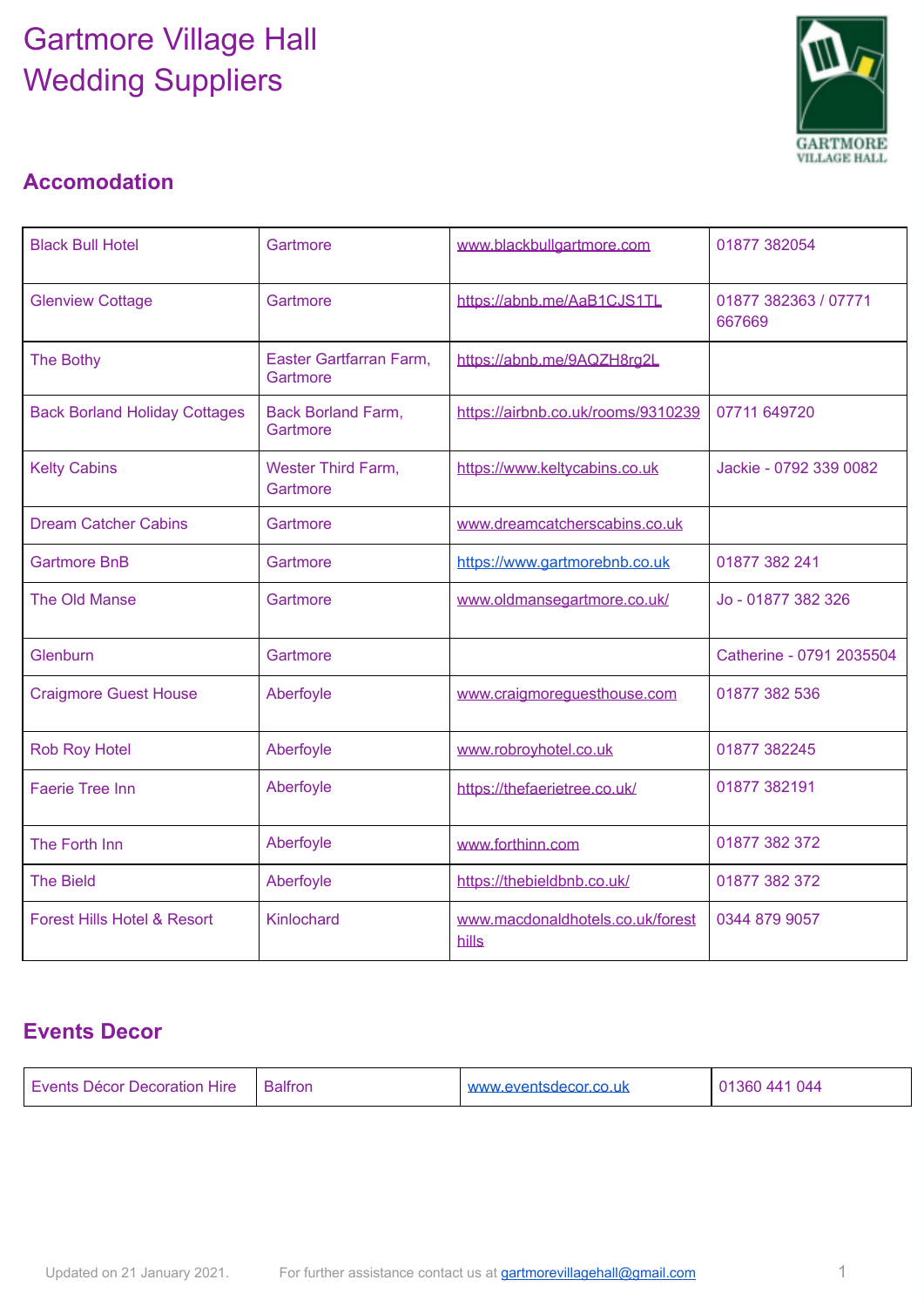# Gartmore Village Hall Wedding Suppliers



## **Catering**

| <b>Bespoke Catering</b>                                             | Gartmore  | www.bespoke-catering.com                              | 07748 191917  |
|---------------------------------------------------------------------|-----------|-------------------------------------------------------|---------------|
| <b>Black Bull Hotel, Bar Services</b>                               | Gartmore  | www.blackbullgartmore.com                             | 01877 382054  |
| Maggies Aberfoyle Kitchen<br>(wedding cakes and bespoke<br>favours) | Aberfoyle | https://www.facebook.com/maggie<br>saberfovlekitchen/ | 07719 325606  |
| Three Sisters Bake Catering &<br>Cakes                              | Killearn  | www.threesistersbake.co.uk                            | 0333 344 7344 |

### **Photography**

| Ashley Coombes Photography Gartmore |  | $\cdot$ https://ashleycoombes.co.uk | 01877 382600 |
|-------------------------------------|--|-------------------------------------|--------------|
|-------------------------------------|--|-------------------------------------|--------------|

#### **Hair & Make Up**

| Kate Elliot-Muir, Hair and Make<br><b>Up Artist</b> | <b>Glenview Cottage,</b><br>Gartmore | www.kate-elliot-muir.com                                  | 01877 382363 / 07771<br>667669 |
|-----------------------------------------------------|--------------------------------------|-----------------------------------------------------------|--------------------------------|
| Klassy Kuts                                         | Drymen                               | https://www.facebook.com/Klassy<br>-Kuts-381596905381714/ | 01360 661111                   |
| Simply Styles Hair Studio                           | Main Street, Aberfoyle               | https://www.facebook.com/simply<br>styles89/              | 01877 389190                   |

#### **Florist**

| <b>Floristic Designs</b> | Port of Menteith | https://www.floristicdesigns.co.uk |              |
|--------------------------|------------------|------------------------------------|--------------|
| <b>Endrick Blooms</b>    | Killearn         | https://www.endrickblooms.co.uk    | 01360 550404 |